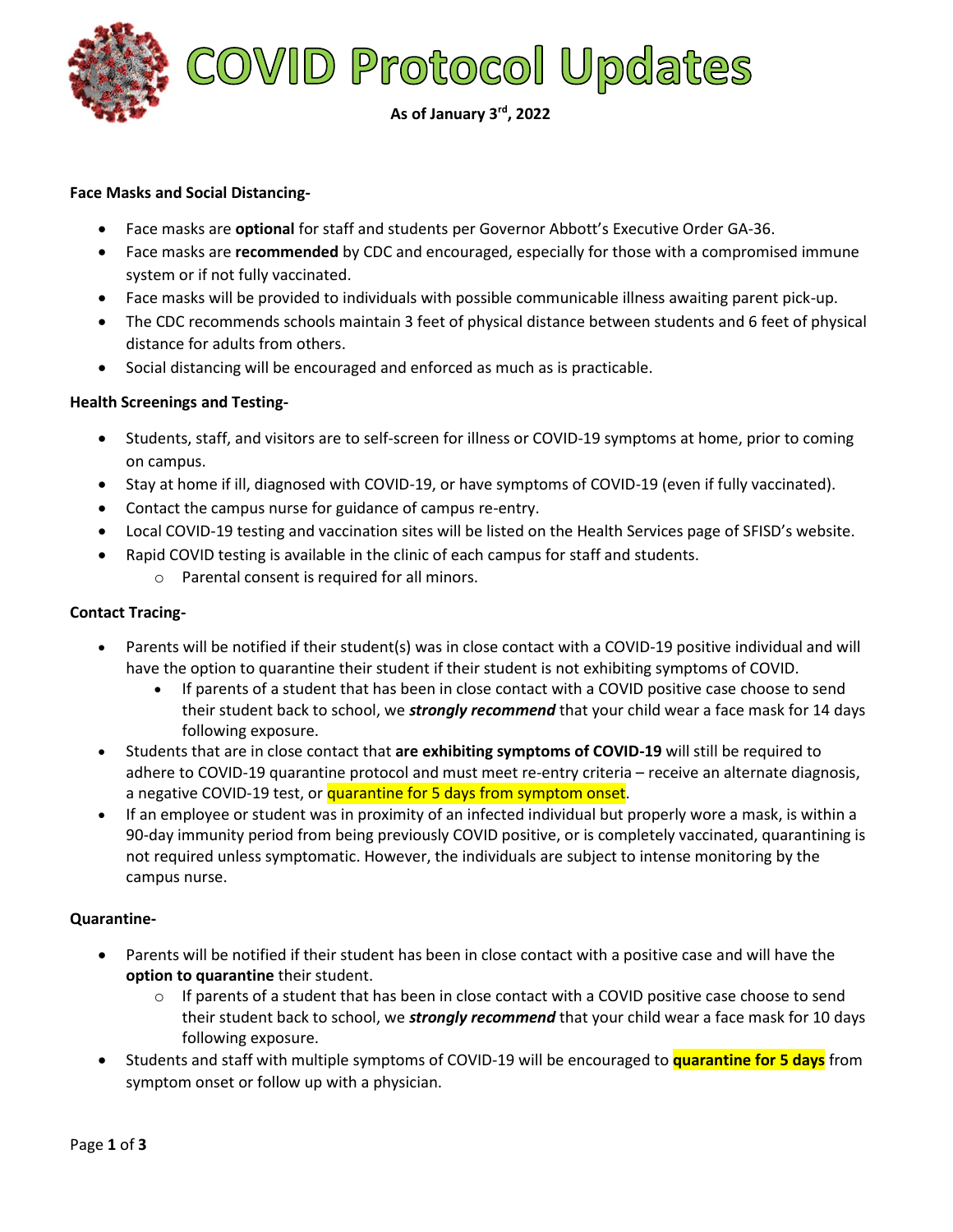- $\circ$  Students with multiple symptoms will be sent home to be monitored by their parent/guardian for 24 hours. If symptoms do not worsen or additional symptoms present, the student may return to campus.
	- Teachers will be closely monitoring students for COVID symptoms and will refer them to the clinic for further assessment.
	- **■** If student's symptoms worsen after their return to campus, the student will be sent home again and may be placed on quarantine, if needed.
- o Upon their return to campus, a rapid COVID test may be offered and administered on-site with parental consent and permission form completed.
- Individuals that are quarantined are not allowed on district property before, during, or after school hours within their quarantine period. This includes but is not limited to campuses/buildings, transportation, Ag Barn, field houses, training rooms, practice/playing fields, etc.

# **Re-entry Criteria for COVID-19 Positive Cases-**

- Campus nurse or nurse aide will provide timeline.
- Quarantined due to **symptoms**, regardless of vaccination status:
	- o A minimum of 5 days (return on day 6) from start of symptom onset, **OR**
	- o After physician confirmation of alternate diagnosis, **OR**
	- o After confirmed negative COVID-19 test.

# **Essential Employee Quarantine-**

- All Santa Fe ISD employees will identify as essential employees.
	- $\circ$  Quarantine period or criteria may be subject to change dependent on current trends in virus spread.
- Quarantine **exception** criteria for essential employees not fully vaccinated:
	- o Currently exhibiting symptoms of COVID-19.
- SANTA FE ISD ESSENTIAL EMPLOYEES WILL abide by the following concerning quarantine:
	- $\circ$  Essential employees not meeting the criteria listed above MAY remain in work environment, but MUST abide by the following **Restrictions in the Workplace**:
		- **Restrictions in the Workplace for Essential Employees-**
			- If an essential employee is not sent home based on the criteria above, she/he must abide by the following restrictions to remain in the work environment. Until the 14th day from date of potential exposure, essential employees must:
				- o Self-monitor for symptoms and stay home if symptoms are evident.
				- o If symptoms arise, make a report to your supervisor and campus/district nurse, and stay home.
				- o Wearing a mask for the 14 days is highly recommended.
				- o Keep 6-feet distance from others and limit paths of movement throughout the school or workplace.
				- o Eat lunch independently.